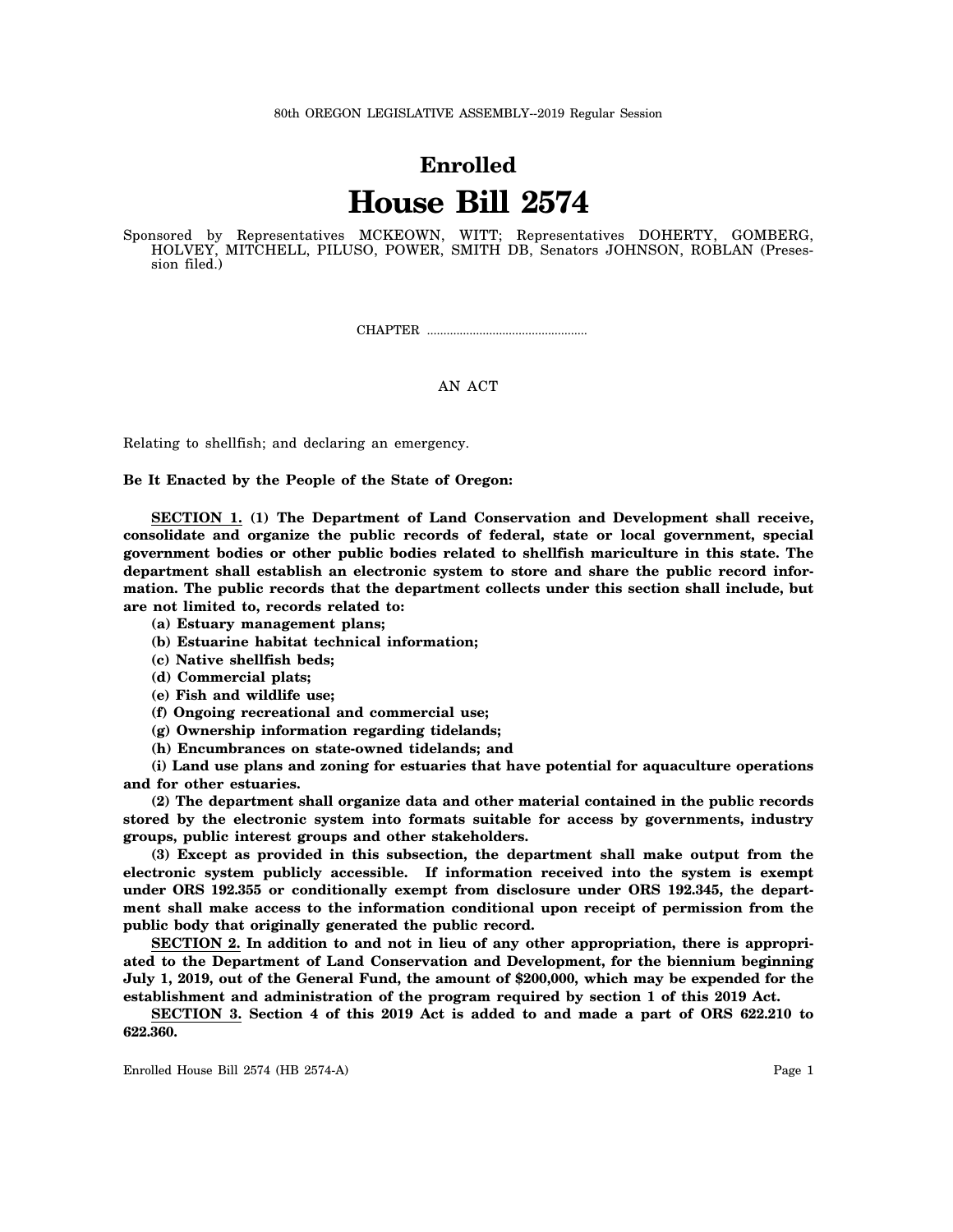**SECTION 4. (1) A prospective applicant for the cultivation of oysters, clams or mussels shall, no later than 30 days prior to filing an application under ORS 622.250, participate in a preapplication conference with the State Department of Agriculture and other appropriate local, state and federal agencies.**

**(2) Not less than 14 days before the preapplication conference, the prospective applicant must provide the department with adequate information to prepare for the preapplication conference.**

**(3) At the preapplication conference, the department and other appropriate local, state and federal agencies shall:**

**(a) Inform the prospective applicant of statutes, administrative rules, local ordinances and any other requirements that may apply to the application;**

**(b) Based on the information provided by the prospective applicant and other annual production data and information available to the department, discuss with the prospective applicant projected revenue data and related matters; and**

**(c) Assist the prospective applicant by identifying known issues that may affect the likelihood that the prospective applicant will be able to meet any conditions placed on required permits from state agencies and local governments.**

**(4) The prospective applicant may request additional preapplication consultation with the department.**

**SECTION 5. In addition to and not in lieu of any other appropriation, there is appropriated to the State Department of Agriculture, for the biennium beginning July 1, 2019, out of the General Fund, the amount of \$200,000, which may be expended for work related to conducting preapplication conferences under section 4 of this 2019 Act.**

**SECTION 6. (1) The State Department of Fish and Wildlife shall establish and administer a program for community outreach and education to provide residents of this state with guidance and instruction regarding opportunities for the recreational harvesting of shellfish. The department shall make information readily available to schools and members of the public through:**

- **(a) Internet or other electronic means;**
- **(b) Regulatory signs;**
- **(c) Brochures, maps and other printed material;**
- **(d) Workshops and clinics; and**
- **(e) Special outreach events.**

**(2) In carrying out the program described in subsection (1) of this section, the department shall cooperate with Indian tribes and the Department of State Police in efforts to enhance the enforcement of commercial and recreational shellfish catch limits.**

**SECTION 7. In addition to and not in lieu of any other appropriation, there is appropriated to the State Department of Fish and Wildlife, for the biennium beginning July 1, 2019, out of the General Fund, the amount of \$160,000, which may be expended for the administration and enforcement of the program required by section 6 of this 2019 Act.**

**SECTION 8. This 2019 Act being necessary for the immediate preservation of the public peace, health and safety, an emergency is declared to exist, and this 2019 Act takes effect July 1, 2019.**